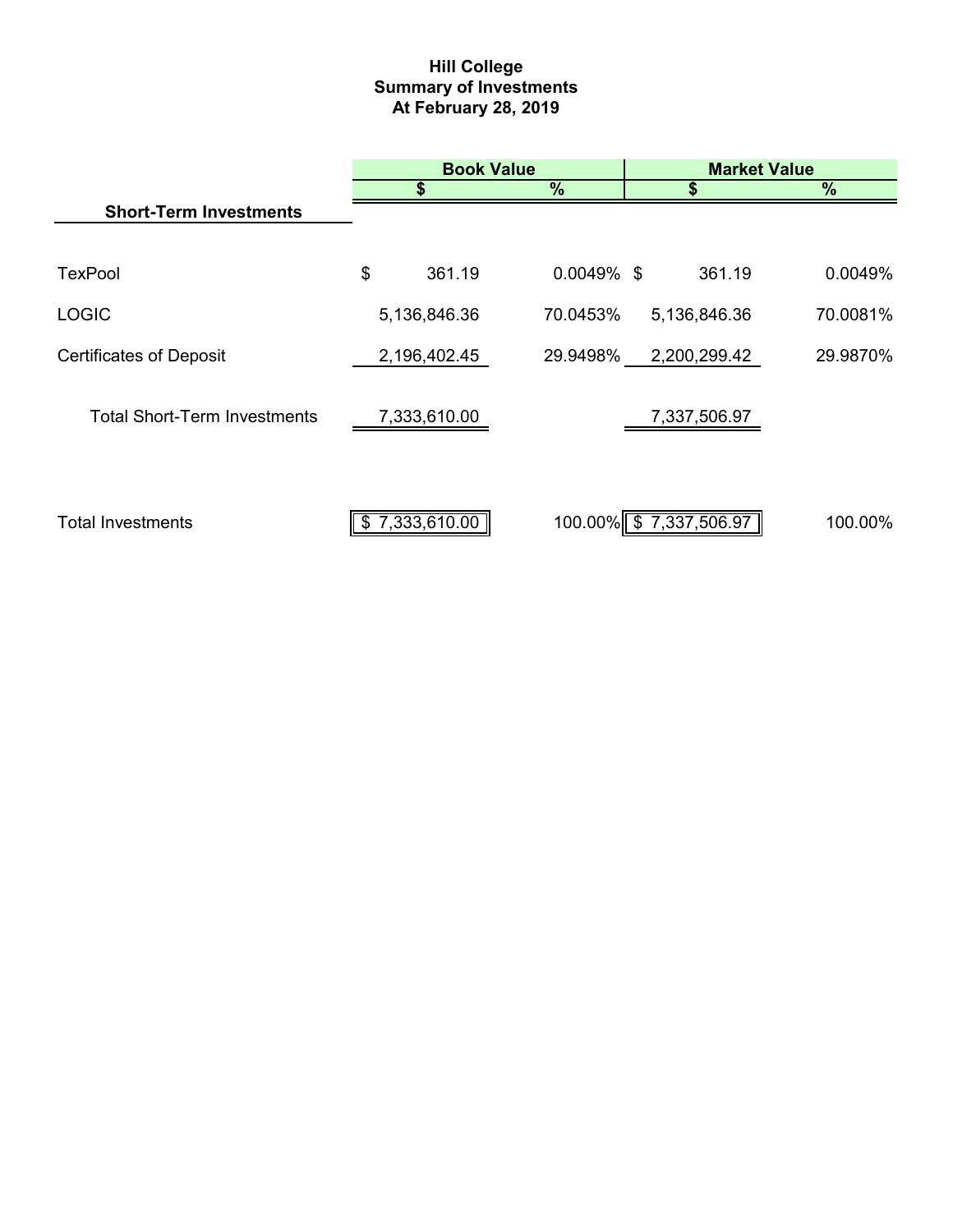## **Hill College Operating Fund Summary of Investments At February 28, 2019**

|                                     | <b>Book Value</b> |          | <b>Market Value</b> |          |  |
|-------------------------------------|-------------------|----------|---------------------|----------|--|
|                                     |                   | %        |                     | $\%$     |  |
| <b>Short-Term Investments</b>       |                   |          |                     |          |  |
| <b>TexPool</b>                      | \$<br>307.52      | 0.0045%  | 307.52              | 0.0045%  |  |
| <b>LOGIC</b>                        | 5,136,846.36      | 75.1608% | 5,136,846.36        | 75.1271% |  |
| <b>Certificates of Deposit</b>      | 1,697,323.78      | 24.8347% | 1,700,384.08        | 24.8684% |  |
| <b>Total Short-Term Investments</b> | 6,834,477.66      |          | 6,837,537.96        |          |  |
| <b>Total Investments</b>            | 6,834,477.66<br>S | 100.00%  | 6,837,537.96        | 100.00%  |  |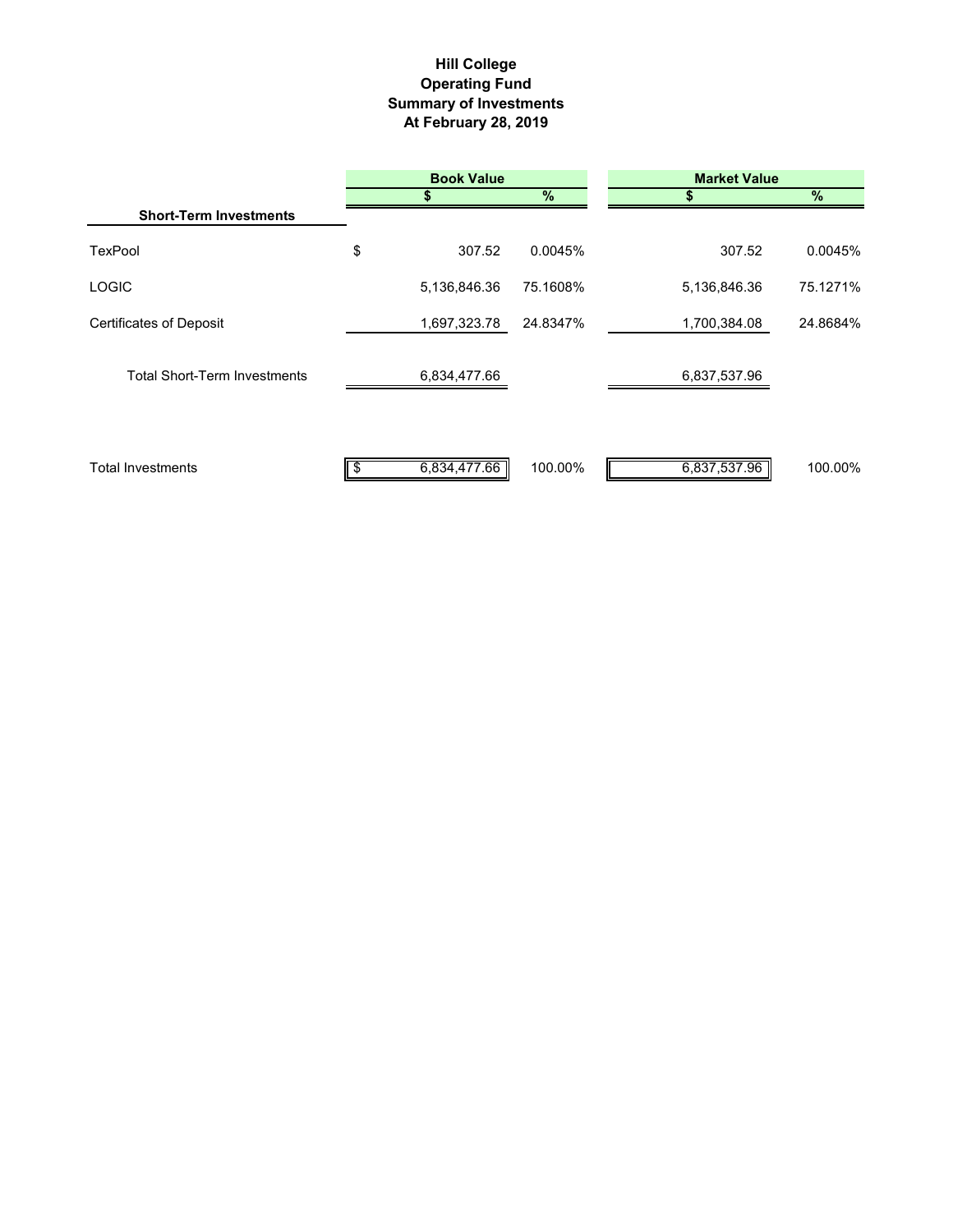## **Hill College Endowment Fund Summary of Investments At February 28, 2019**

|                                     | <b>Book Value</b>        |               | <b>Market Value</b> |               |  |
|-------------------------------------|--------------------------|---------------|---------------------|---------------|--|
|                                     |                          | $\frac{9}{6}$ |                     | $\frac{9}{6}$ |  |
| <b>Short-Term Investments</b>       |                          |               |                     |               |  |
| TexPool                             | \$<br>52.47              | 100.0000%     | 52.47               | 100.0000%     |  |
| <b>LOGIC</b>                        | $\overline{\phantom{a}}$ | 0.0000%       |                     | 0.0000%       |  |
| <b>Certificates of Deposit</b>      |                          | 0.0000%       |                     | 0.0000%       |  |
| <b>Total Short-Term Investments</b> | 52.47                    |               | 52.47               |               |  |
| <b>Total Investments</b>            | 52.47                    | 100.00%       | 52.47               | 100.00%       |  |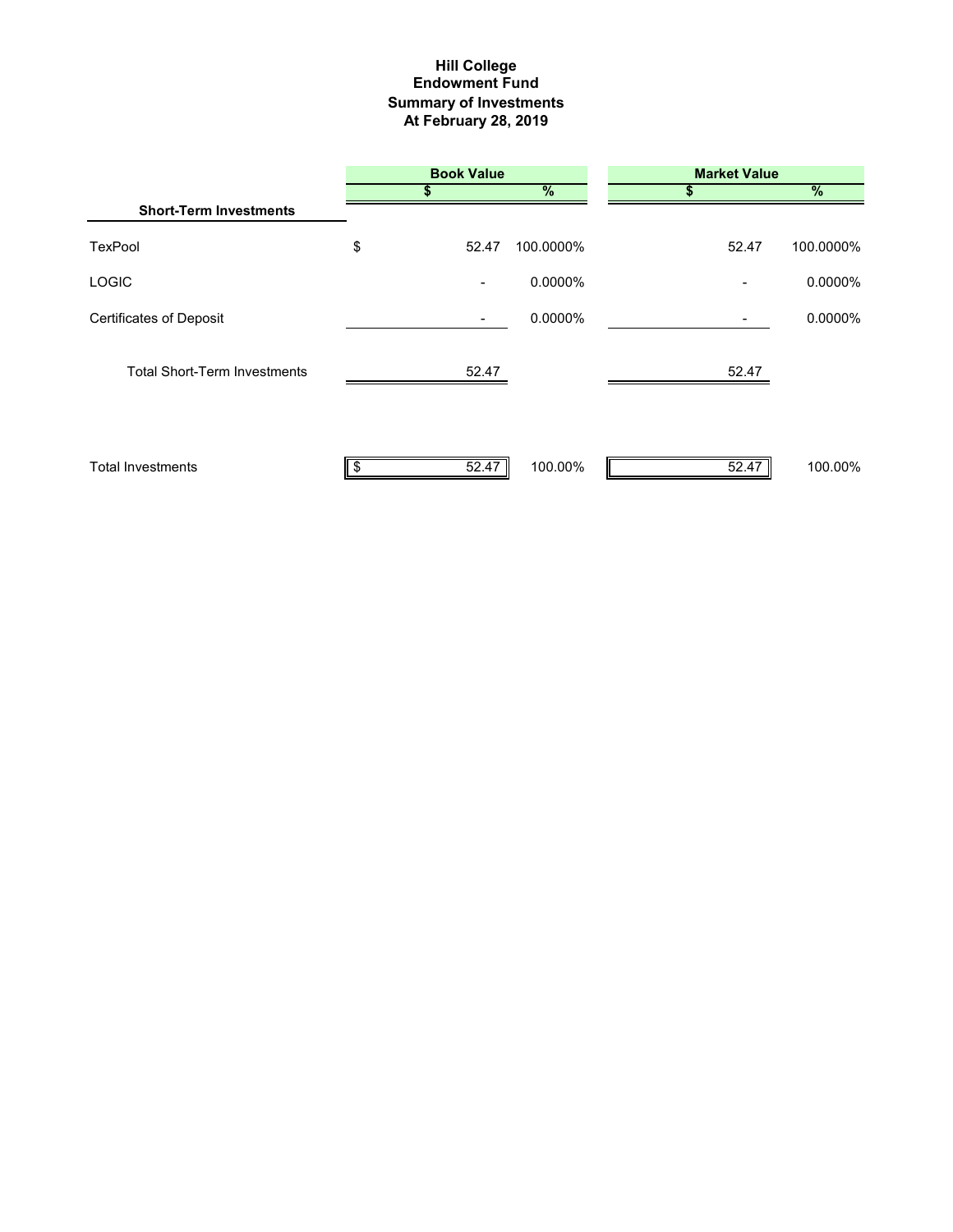#### **Interest and Sinking Fund Summary of Investments At February 28, 2019 Hill College**

|                                     | <b>Book Value</b>        |           | <b>Market Value</b> |               |  |
|-------------------------------------|--------------------------|-----------|---------------------|---------------|--|
|                                     |                          | %         | S                   | $\frac{9}{6}$ |  |
| <b>Short-Term Investments</b>       |                          |           |                     |               |  |
| TexPool                             | \$<br>1.20               | 100.0000% | 1.20                | 100.0000%     |  |
| <b>LOGIC</b>                        | $\overline{\phantom{a}}$ | 0.0000%   |                     | 0.0000%       |  |
| <b>Certificates of Deposit</b>      | $\overline{\phantom{a}}$ | 0.0000%   |                     | 0.0000%       |  |
| <b>Total Short-Term Investments</b> | 1.20                     |           | 1.20                |               |  |
| <b>Total Investments</b>            | 1.20                     | 100.00%   | 1.20                | 100.00%       |  |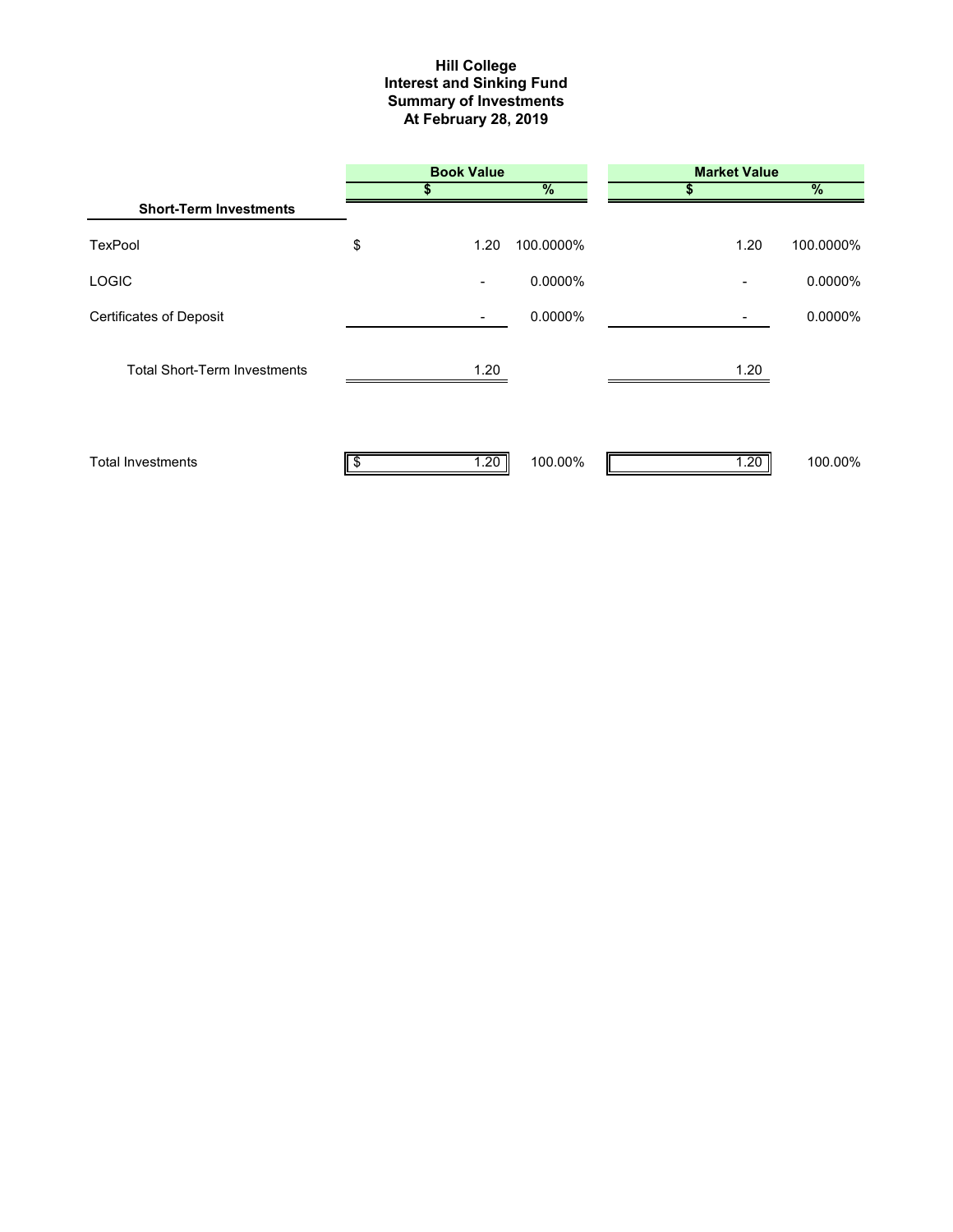#### **Summary of Investments At February 28, 2019 Special Revenue Fund Hill College**

|                                     | <b>Book Value</b>                  |           | <b>Market Value</b>      |            |  |
|-------------------------------------|------------------------------------|-----------|--------------------------|------------|--|
|                                     |                                    | %         |                          | %          |  |
| <b>Short-Term Investments</b>       |                                    |           |                          |            |  |
| TexPool                             | \$<br>$\qquad \qquad \blacksquare$ | 0.0000%   | $\overline{\phantom{0}}$ | 0.0000%    |  |
| <b>LOGIC</b>                        | ٠                                  | 0.0000%   |                          | $0.0000\%$ |  |
| <b>Certificates of Deposit</b>      | 499,078.67                         | 100.0000% | 499,915.34               | 100.0000%  |  |
| <b>Total Short-term Investments</b> | 499,078.67                         |           | 499,915.34               |            |  |
| <b>Total Investments</b>            | 499,078.67                         | 100.00%   | 499,915.34               | 100.00%    |  |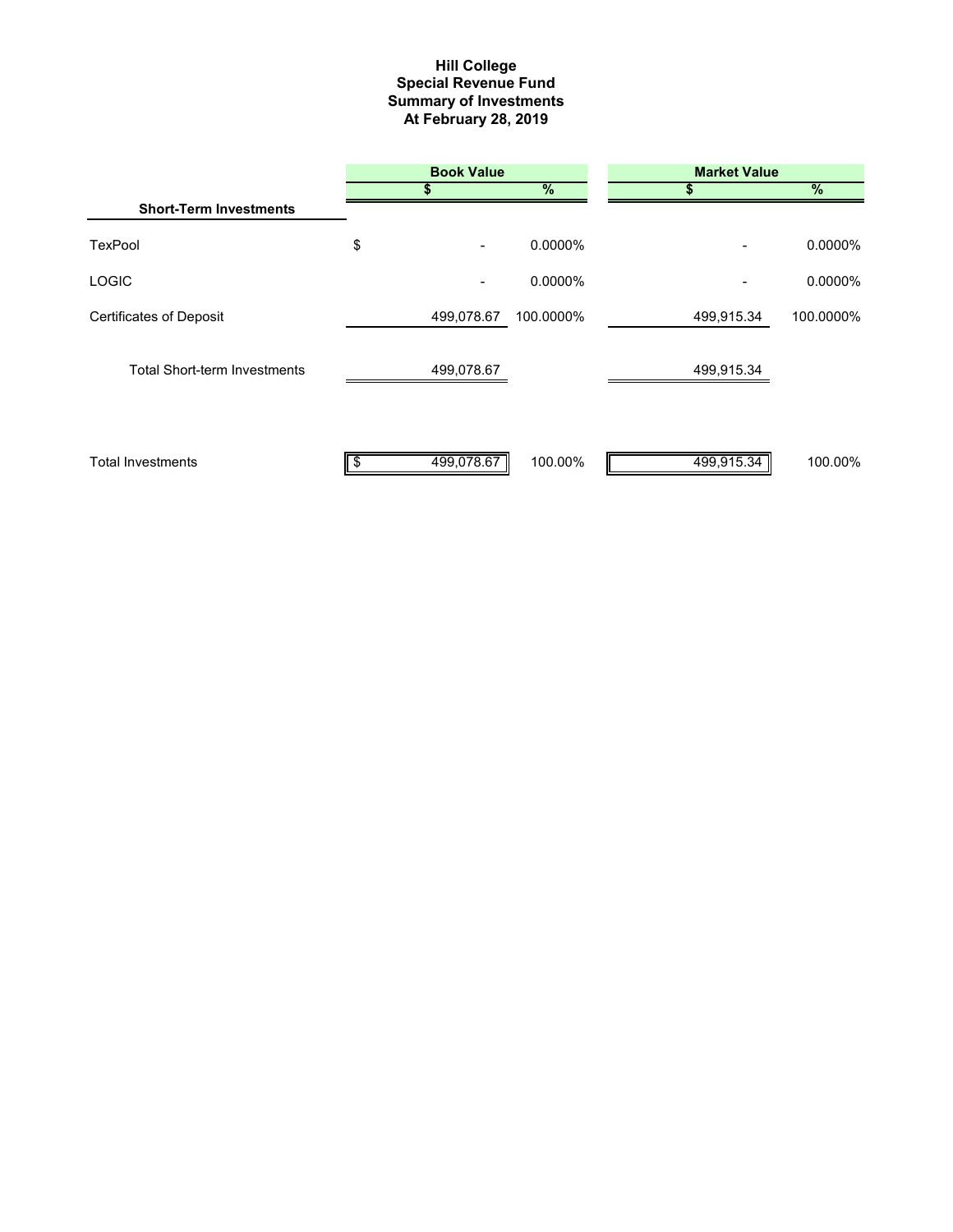## **Hill College Operating Fund Statement of Changes in Investment Assets Quarter Ended February 28, 2019**

|                                                       | <b>Book Value</b> |              |     | <b>Market Value</b>          |  |
|-------------------------------------------------------|-------------------|--------------|-----|------------------------------|--|
| <b>Beginning Investment Assets - 11/30/18</b>         | \$.               |              |     | 6,795,625.49 \$ 6,798,157.72 |  |
| Receipts\Contributions                                |                   |              |     |                              |  |
| Investment Income                                     |                   | 38,852.17    |     | 36,319.94                    |  |
| Accrued Interest Income                               |                   |              |     | 3,060.30                     |  |
| <b>Distribution</b>                                   |                   |              |     |                              |  |
| Net Realized Gains (Losses)                           |                   |              |     |                              |  |
| Changes in Net Unrealized Appreciation/(Depreciation) |                   |              |     |                              |  |
| <b>Ending Investment Assets - 2/28/19</b>             |                   | 6,834,477.66 | \$. | 6,837,537.96                 |  |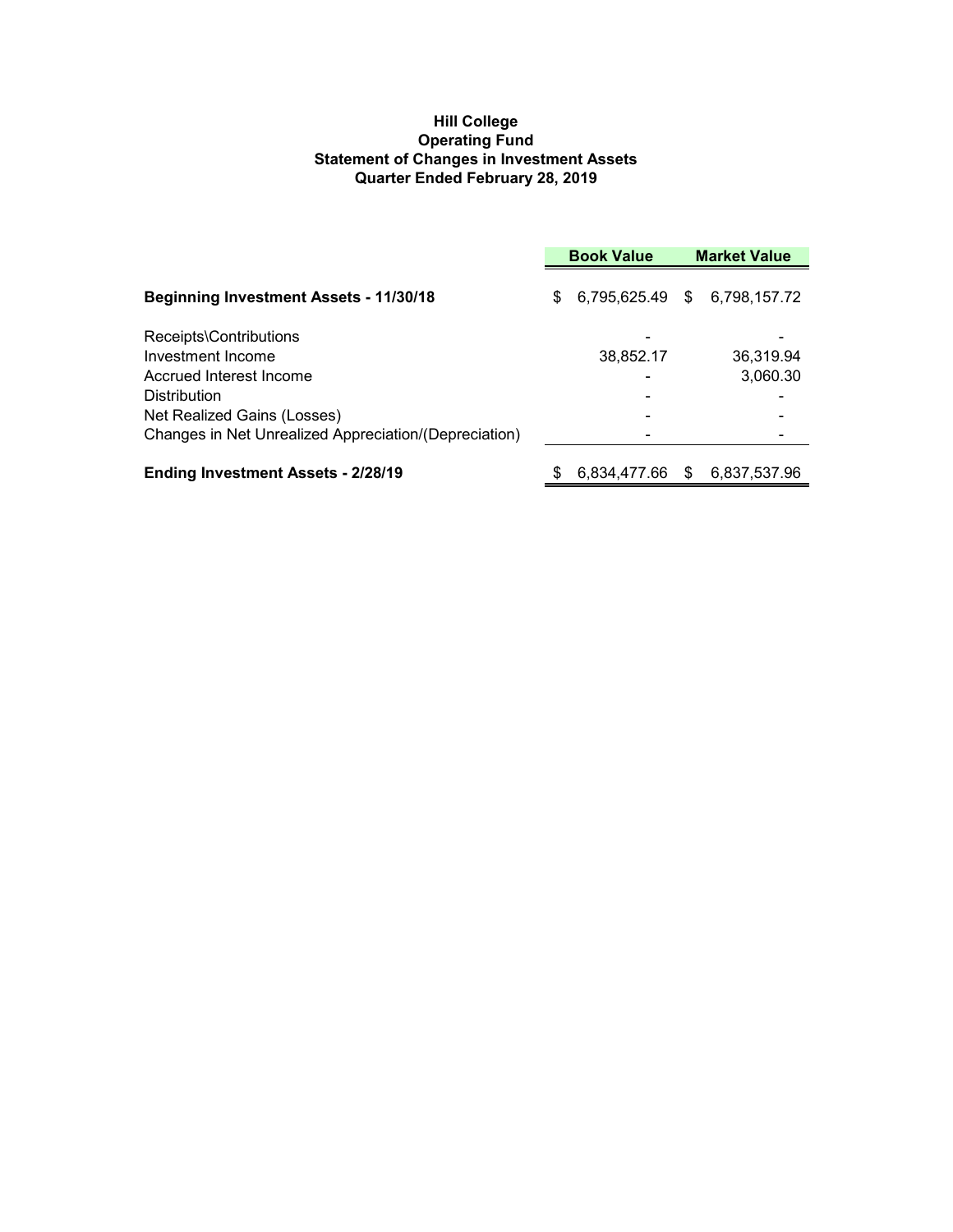## **Hill College Endowment Fund Statement of Changes in Investment Assets Quarter Ended February 28, 2019**

|                                                       | <b>Book Value</b> |       | <b>Market Value</b> |       |
|-------------------------------------------------------|-------------------|-------|---------------------|-------|
| <b>Beginning Investment Assets - 11/30/18</b>         | \$                | 52.47 | S                   | 52.47 |
| Receipts\Contributions                                |                   |       |                     |       |
| Investment Income                                     |                   |       |                     |       |
| Accrued Interest Income                               |                   |       |                     |       |
| <b>Distribution</b>                                   |                   |       |                     |       |
| Net Realized Gains (Losses)                           |                   |       |                     |       |
| Changes in Net Unrealized Appreciation/(Depreciation) |                   |       |                     |       |
| Ending Investment Assets - 2/28/19                    | \$                | 52.47 |                     | 52.47 |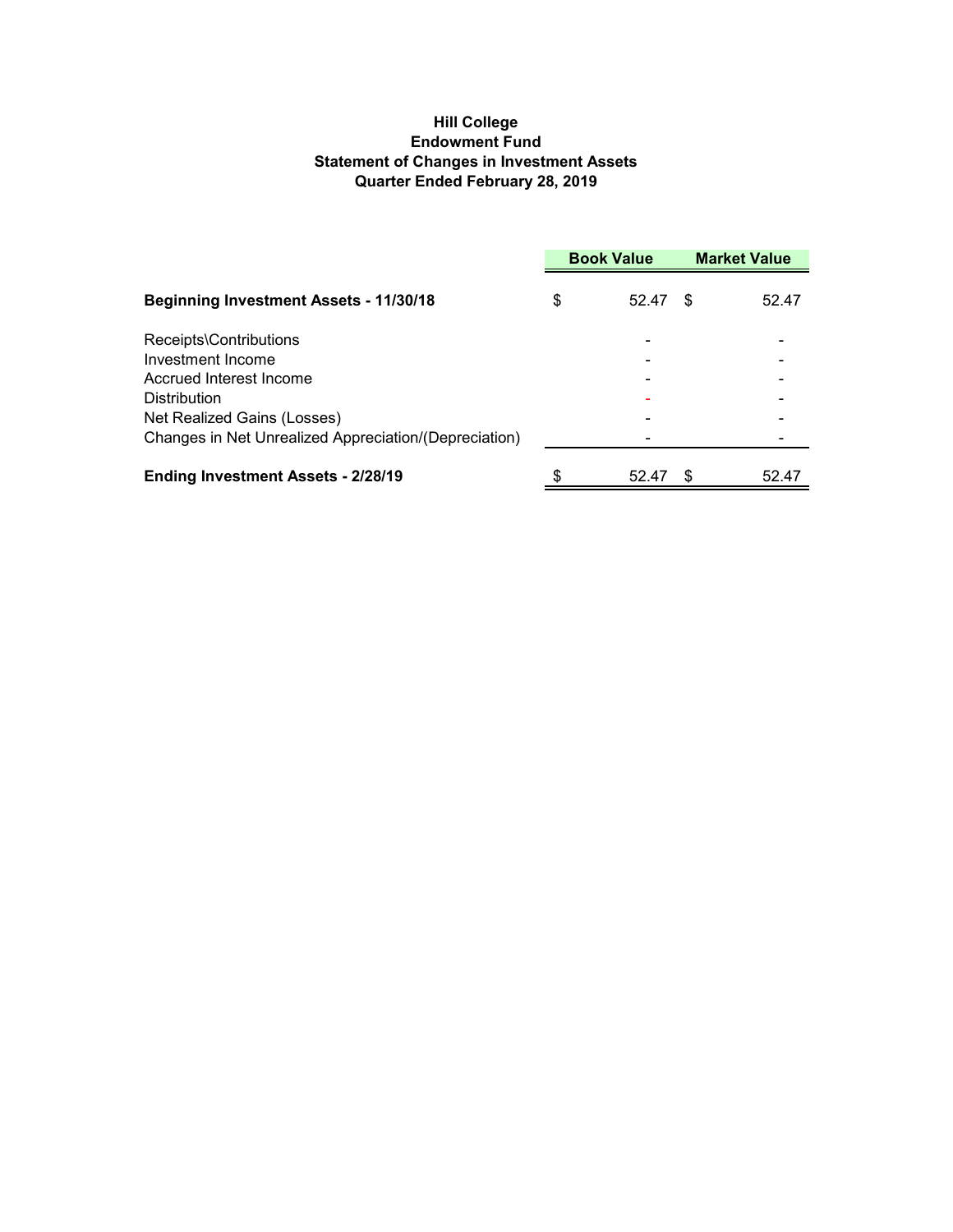## **Hill College Interest & Sinking Fund Statement of Changes in Investment Assets Quarter Ended February 28, 2019**

|                                                                                      |    | <b>Book Value</b> |   | <b>Market Value</b> |  |
|--------------------------------------------------------------------------------------|----|-------------------|---|---------------------|--|
| <b>Beginning Investment Assets - 11/30/18</b>                                        | \$ | $2.35$ \$         |   | 2.35                |  |
| Receipts\Contributions<br>Investment Income                                          |    |                   |   |                     |  |
| Accrued Interest Income<br><b>Distribution</b>                                       |    | (1.15)            |   | (1.15)              |  |
| Net Realized Gains (Losses)<br>Changes in Net Unrealized Appreciation/(Depreciation) |    |                   |   |                     |  |
| <b>Ending Investment Assets - 2/28/19</b>                                            | \$ | 1.20              | S | 1.20                |  |